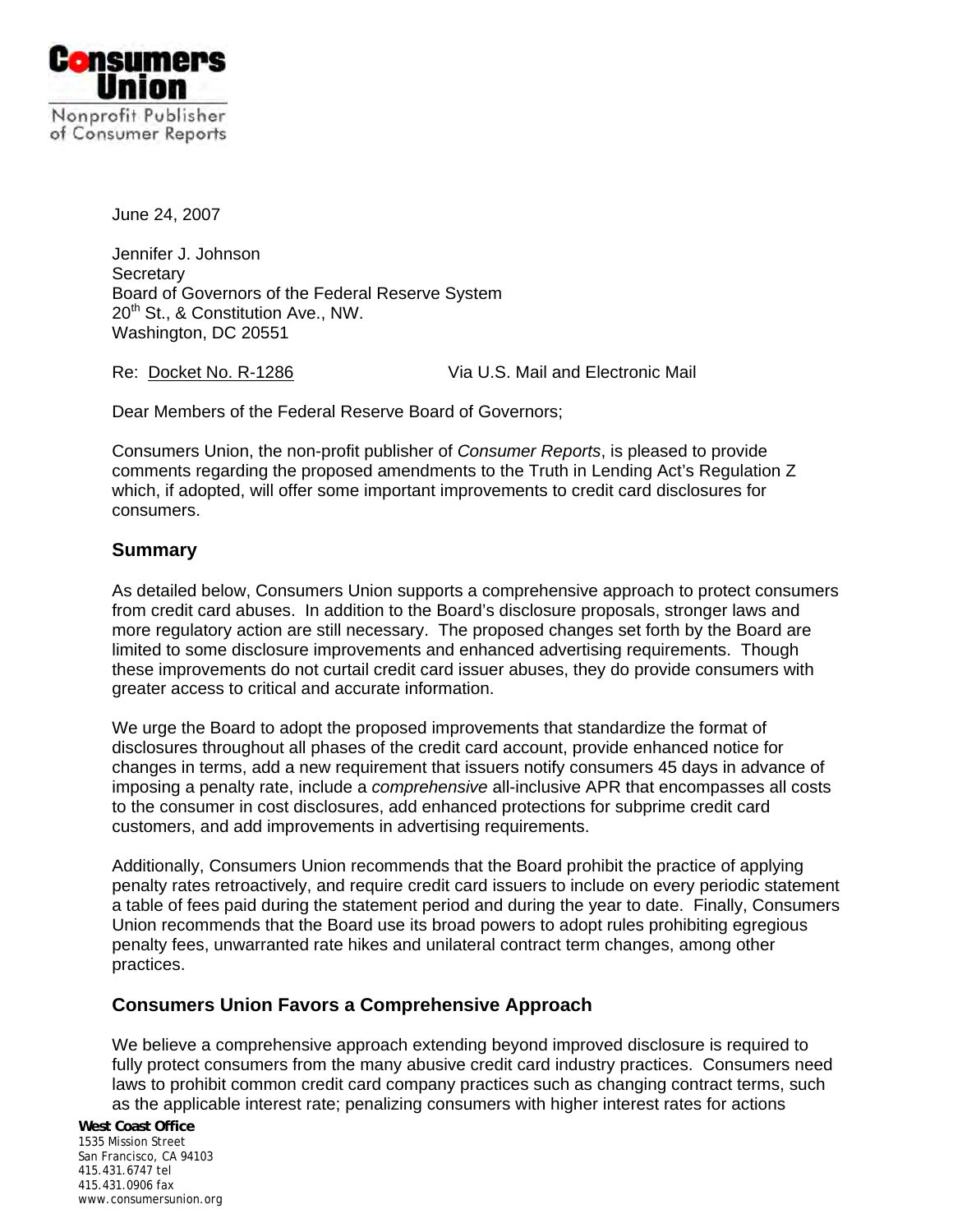unrelated to their credit card account; charging fees for late payments mailed on time or for exceeding the credit limit when the transaction was authorized by the card issuer; and charging consumers fees for paying their bills by phone, to name just a few.

## **While Stronger Laws are Still Necessary, Improvements to the Format and Content of Credit Card Disclosures Benefit Consumers**

While improved disclosure is no substitute for tougher action to curb practices that trap consumers in expensive and overwhelming debt, we believe that the Federal Reserve Board's proposal offers much needed improvements to the content and format of the disclosures provided to consumers.

Consumers Union supports these disclosure improvements because they make it easier for consumers to receive essential information at a point when the information is most useful, and in a manner that facilitates comparison shopping and enhances consumer understanding of the terms and conditions affecting credit card pricing. It is important to note, however, that disclosure of abusive or unreasonable practices does not make those practices any less egregious. A consumer who understands that an issuer will engage in a practice but cannot avoid that practice because it is widespread has gained little from the disclosure. Credit card companies should be prohibited from engaging in practices that trigger unwarranted and excessive penalty fees and inexplicable rate hikes.

## • **Disclosure Format Improvements**

The proposed amendments offer several consumer-friendly changes to the format of mandatory disclosures by credit card issuers. Consumers Union supports the proposed changes to formatting that require disclosures to be presented using a standardized table with headings, contents and format substantially similar to the format used for applications for credit cards. Extending those formatting requirements to information disclosed at account opening, for periodic statements and for change in terms notices will significantly improve how this information is to be disclosed to consumers. These proposed enhancements will help reduce consumer confusion and make the disclosed information more accessible.

## • **Enhanced Notice Requirement for Changes in Terms**

Consumers Union also supports requiring credit card companies to provide 45 days advance notice for changes in terms to the credit card contract, up from the current 15 day requirement. This allows consumers more time to make other arrangements to find alternative credit, or to transfer or attempt to pay off balances should they decide that the changes are not in their best interest. This protection is absolutely critical, especially since credit card issuers generally reserve the right to unilaterally change credit card contract terms at any time and for any reason. Consumers Union believes it is patently unfair for credit card issuers to unilaterally change the terms of the credit card agreement without an explicit "opt-in" to the changes by the consumer. Therefore, in order to reduce the unfairness of unilateral contract changes during the term of an agreement, the Board should prohibit any change in terms without the express acceptance by the card holder and restrict the application of the change of terms to prospective activity on the credit card account.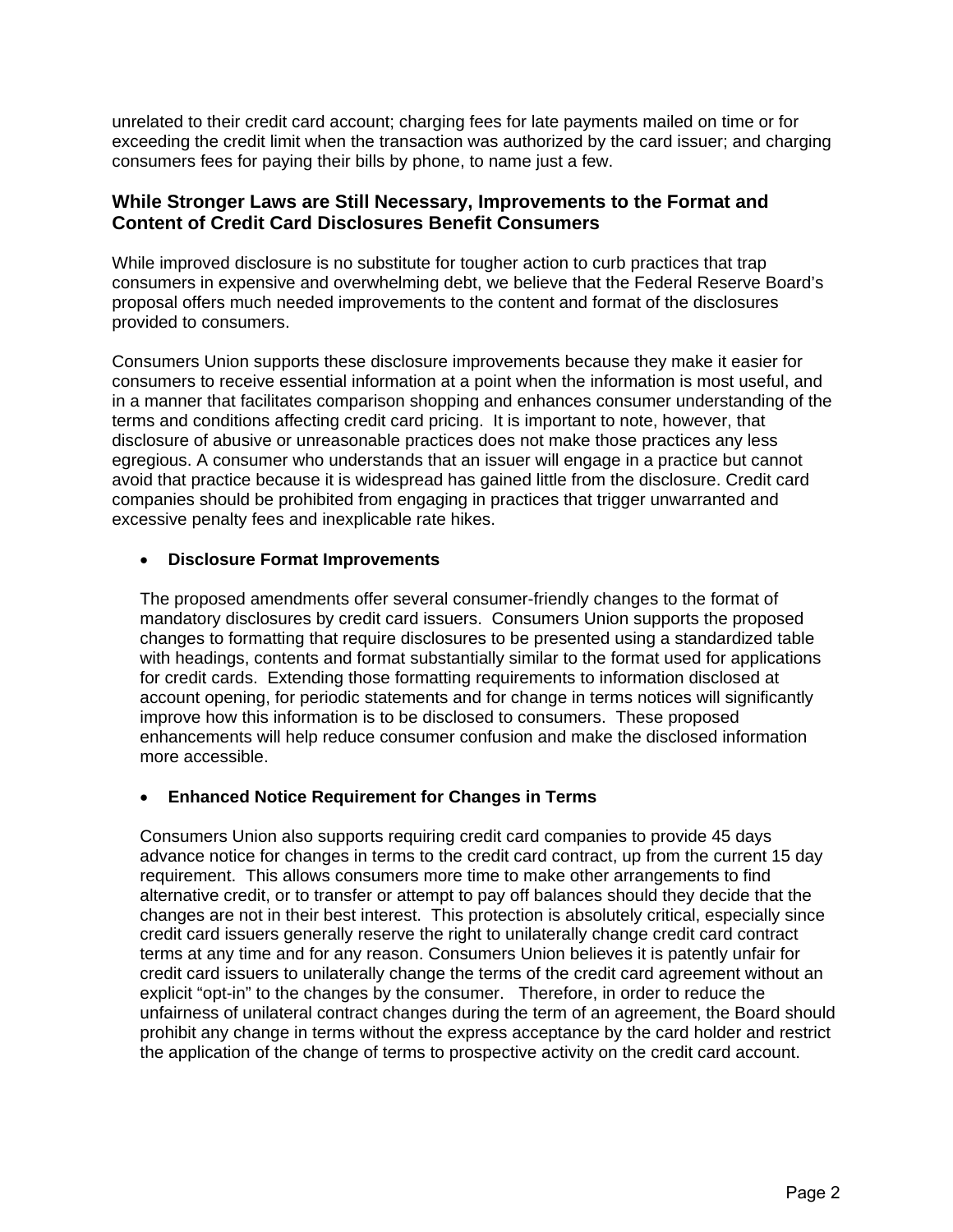#### • **New Advance Notice Requirements Before the Imposition of Penalty Rates**

Providing consumers with 45 days of advance notice before imposing penalty rates is an improvement over the current practice of allowing issuers to impose penalty rates without any notice whatsoever. Credit card issuers typically invoke penalty rates for a wide range of reasons including non-payment, late payment, paying less than the minimum payment; or exceeding one's credit limit, for example. Once a penalty rate is applied, the interest rate that the consumer is suddenly obligated to pay is inflated, in many cases nearly tripling the interest rate that applied before the penalty rate was imposed. Forty-five days is the *minimum* amount of time consumers should be given to become aware of the imposition of a penalty rate and take whatever measures are necessary to mitigate the impact of the penalty rate. Providing consumers with advance notice is the very least that should be done to address this problem until the Board adopts regulations and Congress passes laws to outlaw the practice.

In addition to notice, the Board should prohibit the practice of applying penalty rates retroactively. When credit card issuers apply penalty rates, the issuer obligates the consumer to pay the penalty interest rate going forward, and also applies the higher interest rate to any outstanding balance that exists before the penalty rate is applied. This practice allows credit card issuers to change the rules of the game, with particularly onerous results for individuals who carry a balance. The result is that at the sole discretion of the card issuer, consumers who have agreed to and accepted one set of terms for the cost of credit may suddenly find themselves subject to a different set of terms applying to the debt incurred under the previous agreement.

#### • **All-inclusive APR Disclosure**

The proposed amendments also contemplate changes to the content of the required disclosures for consumers in the periodic statement. One alternative proposed by the Board would be to **improve cost disclosures by requiring that the Annual Percentage Rate (APR) reflect all rate-based costs and fees borne by the consumer**. Consumers Union supports requiring an all-inclusive APR disclosure because it is one of the most important disclosures for a competitive market. It gives consumers critical information to assess the true cost of credit.

From the consumer's perspective, the true cost of credit is best reflected in an all inclusive APR which is *truly* comprehensive. To meet this standard, we urge the Board to require that the APR include all of the transaction fees in the finance charge, penalty fees such as late and over the limit charges, and ATM fees and foreign transaction fees which are already included in the Board's proposal. An APR which encompasses all fees makes it easier for consumers to comparison shop among credit card providers.

The other alternative proposed by the Board is the elimination of the APR disclosure. Consumers Union does not support this approach. There are so many different pricing structures in the credit card marketplace that an APR is absolutely essential for consumers to begin to compare products and costs.

Consumers Union supports the Board's proposal to protect consumers by requiring credit card issuers to include on every periodic statement a table of fees paid during the statement period and during the year to date. This information will help consumers easily assess the cost of the fees they pay to the card issuers and may influence consumers' choice of how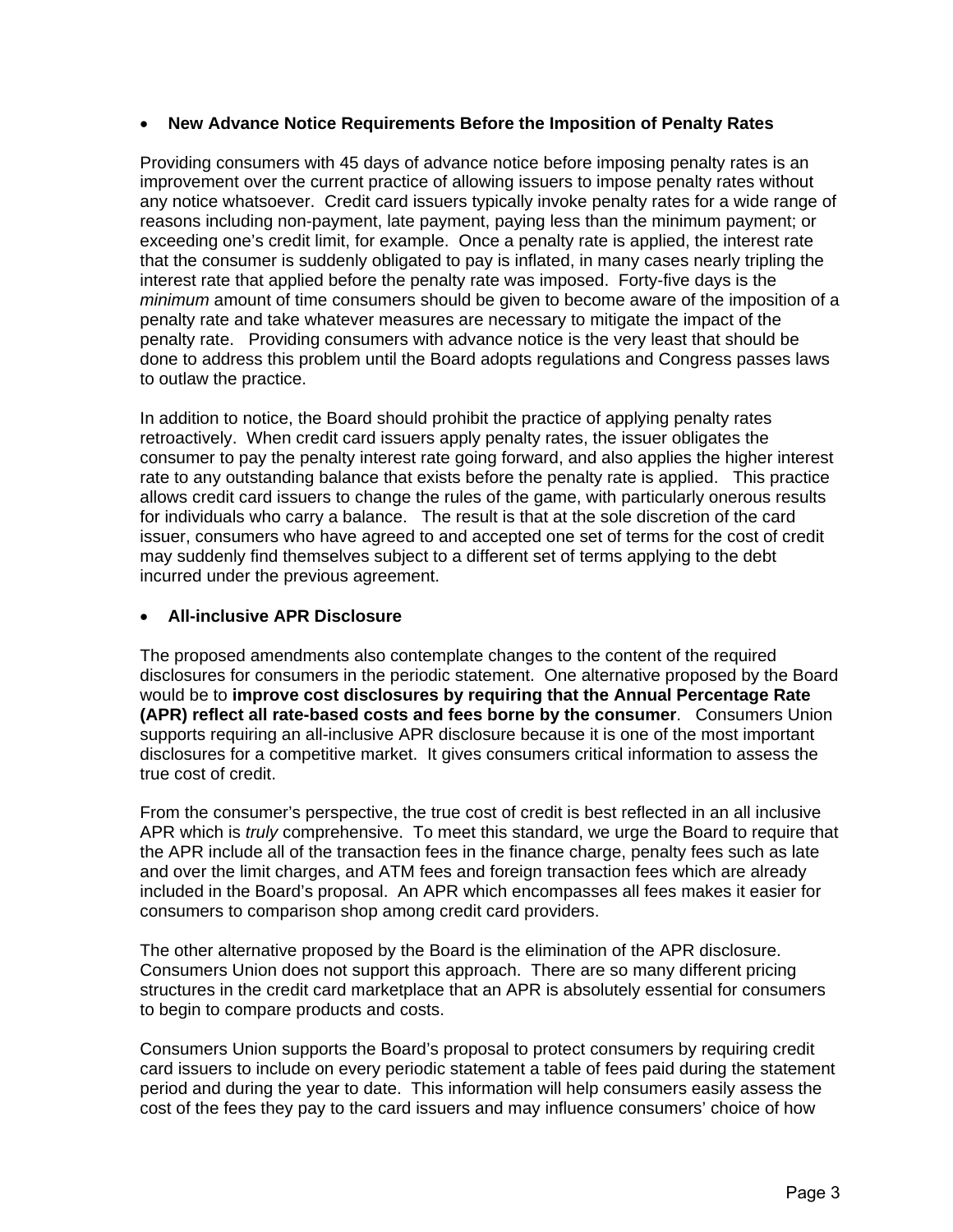much to use the card in the future. It will also give consumers cost related information that will allow consumers to compare the relative cost of using different cards in their wallets.

#### • **Enhanced Protections for Subprime Credit Card Customers**

We also support the added requirements for subprime cards, which are marketed most frequently to those with less access to competitively priced credit and which carry higher fees and interest rates than other credit cards.

Since subprime cards often have substantial fees associated with opening the account, we support the concept that such card issuers must tell potential customers at critical stages of the application process when the card issuer requires fees or a security deposit equal to a significant amount of the total credit limit offered. The Board proposed that a subprime card issuer should not have to disclose this information unless at least 25% of the credit limit will be occupied by fees. Consumers Union believes this threshold is too high and urges the Board to adopt a stronger standard that requires subprime credit card issuers to tell potential customers when the fees or a security deposit associated with a line of credit equals or exceeds 5% of the credit limit offered.

We support the proposed regulations which require card issuers to give consumers this information at three critical stages of the application process: when subprime issuers solicit applications; when applications are made; and at account opening. This information is particularly critical when the credit line offered is very small. While we believe there ought to be a ban on account opening fees or security deposits that exceed 5% on all subprime cards, at a minimum, the Board should go further and restrict account opening fees on credit cards to no more than 5% of the credit limit in all cases.

## **Advertising Requirements**

**Consumers Union is opposed to the proposed rule expressly authorizing card issuers to disclose to consumers outdated rate information**, which can be up to 30 days old, when it is done in reference to a website or in an electronic format such as an e-mail. We believe that new electronic technologies facilitate the timely publishing and dissemination of up to date pricing information and this should compel the Board to require that card issuers give consumers current APR information, especially when the disclosure is provided in an electronic format.

**Consumers Union supports the proposed regulations which include important improvements in advertising requirements.** These improvements are helpful for consumers since consumer interest in credit card products is frequently the result of aggressive advertising efforts by card issuers.

## • **Truth in Fixed Rate Advertising**

When the advertising is deceptive or confusing, consumers are understandably astonished when they don't get what they were offered, especially if the duration of the fixed interest rate is much shorter than represented during the marketing phases. Marketing attractive fixed interest rates that quickly disappear by adjusting upward soon after issuance is a common practice among credit card issuers. Consumers Union supports prohibitions on